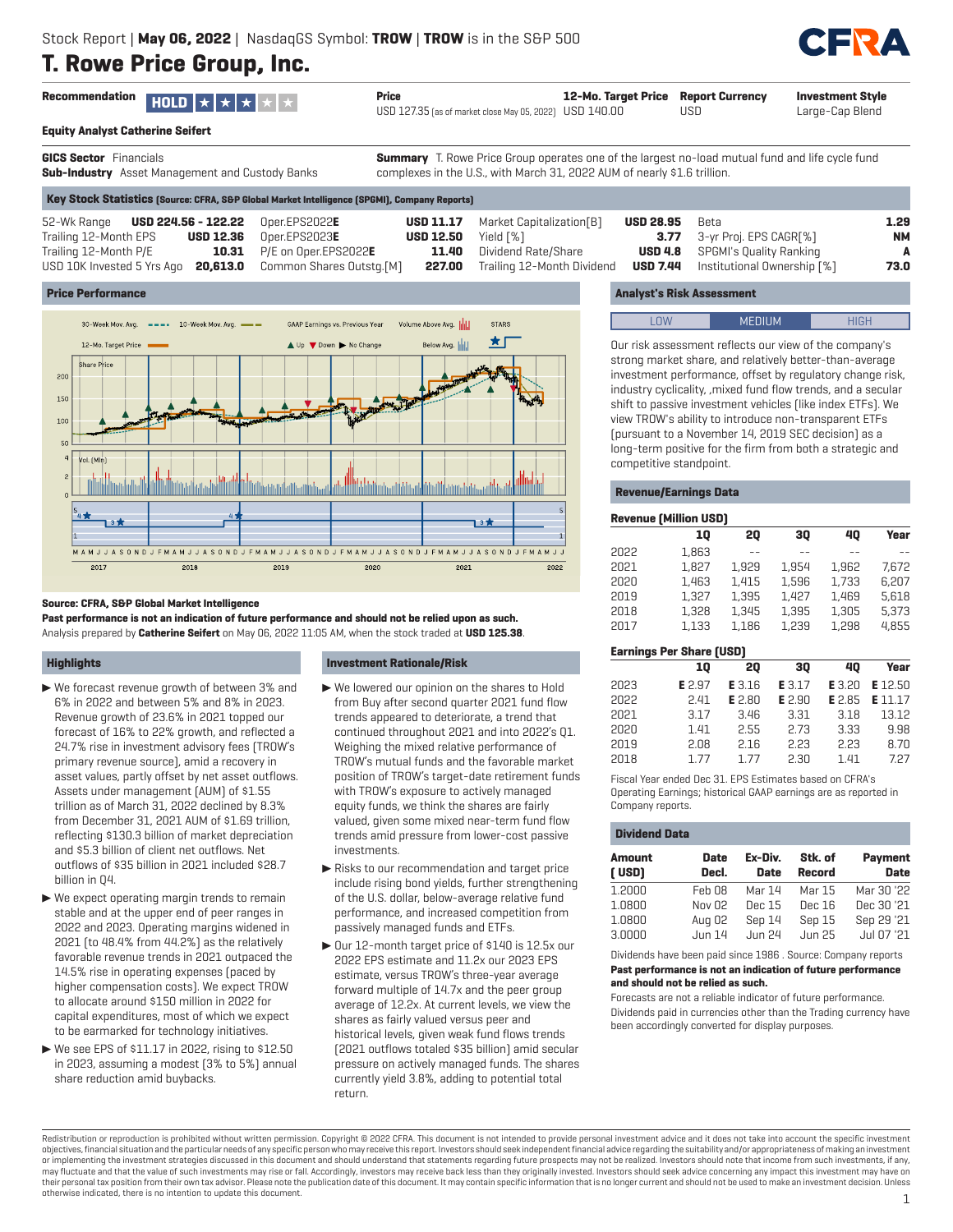

## **Business Summary** Feb 08, 2022

CORPORATE OVERVIEW. T. Rowe Price Group is the successor to an investment counseling business formed by Thomas Rowe Price, Jr. in 1937. It is now the investment adviser to the T. Rowe Price family of no-load mutual funds, and is one of the largest publicly held U.S. mutual fund complexes.

T. Rowe Price offers mutual funds and separate accounts that employ a broad range of investment styles, including growth, value, sector-focused, tax-efficient, and quantitative index-oriented approaches. The company's investment approach is based upon a commitment to proprietary research, sophisticated risk management processes, and a strict adherence to stated investment objectives. The company employs both fundamental and quantitative methods in performing security analysis, using internal equity and fixed income investment research capabilities. We believe T. Rowe Price's broad line of no-load mutual funds makes it easy for investors to reallocate assets among funds (which is not the case at some smaller fund companies), contributing to increased client retention.

All of the company's Investor class funds are sold without a sales commission, known as no-load funds. Its Advisors and R class funds, distributed through third-party financial intermediaries, carry 12b-1 fees to cover distribution costs. The company also manages private accounts for individuals and institutions. Revenues primarily come from investment advisory fees for managing portfolios, which depend largely on the total value and composition of assets under management.

IMPACT OF MAJOR DEVELOPMENTS. In January 2020, TROW announced that it filed registration statements with the SEC to offer four strategies of semi-transparent exchange traded funds (ETFs)- a Blue Chip Growth, Growth Stock, Dividend Growth, and an Equity Income product. TROW said in early July 2020 it received all the regulatory approvals necessary and that it planned to launch these funds in August 2020. The Securities and Exchange Commission (SEC) granted preliminary exemptive relief to TROW in mid-November 2019, paving the way for the creation and rollout of these ETF products that employ TROW's actively managed approach. The SEC approved the formation of semi-transparent exchange traded funds (ETFs) in mid-April 2019, essentially giving investors access to an actively managed account within an ETF format. We view this as a positive development and one that should enhance TROW's already strong competitive position, long term.

CORPORATE STRATEGY. We expect the company to continue to conservatively and opportunistically grow its business by investing in people and systems. From a product perspective, we look for the company to emphasize its retirement date funds, which have seen strong inflows in recent years, but continue to avoid hedge fund and private equity offerings. We estimate that about two-thirds of the company's assets under management are retirement-related, which we think have a high retention rate. We expect the company to grow its third-party distribution platform. We also see TROW continuing to expand globally, having opened new offices in Sweden, Australia, and Dubai. International clients account for less than 10% of assets under management; this is an area that the company is focused on growing. The company sub-advises investment assets for Daiwa SB Investments in Japan, in which TROW holds a 10% interest. Also, in 2010, the company completed the purchase of a 26% equity interest in the Indian firm UTI Asset Management Company and an affiliate.

FINANCIAL TRENDS. During the five years ended December 31, 2021, TROW increased its revenue at a compound annual growth rate (CAGR) of 12.7%, as fee pressures were partly offset by growth in assets under management (AUM). During this same period, AUM grew at a CAGR of 15.8%. Operating profits grew at a CAGR of 15.6% during the five years ended December 31, 2021.

AUM of \$1,687.8 billion at December 31, 2021 rose \$217.3 billion from year-end 2020 AUM of \$1470.5 billion, reflecting net outflows of \$35 billion, market appreciation of \$205.4 billion, and the acquisition of \$46.9 billion of AUM. Equity and blended asset mutual funds accounted for 60% of year-end 2021 AUM, while fixed income and money market funds accounted for 10%, and multi-asset funds for the remaining 30% of year-end 2021 AUM.

## **Corporate information**

**Investor contact**

T. Whitaker (410 345 2000)

### **Office**

100 East Pratt Street, Baltimore, Maryland, 21202

**Telephone**

410 345 2000

**Fax** N/A

## **Website**

www.troweprice.com

### **Officers**

**Head of Global Technology Non-Executive Chairman** S. Baldry

**Principal Accounting Officer, Controller & VP** J. M. Hiebler

**Head of Global** 

R. C. Higginbotham

**COO**

**CEO, President & Director** R. W. Sharps

W. J. Stromberg **VP, CFO & Treasurer** J. B. Dardis

**Distribution, VP & Interim VP, General Counsel & Corporate Secretary** D. S. Oestreicher

**CEO, President & Director** R. W. Sharps

**VP & COO**

K. H. Johnson

| A. D. Wilson    | O. J. Snowe     |
|-----------------|-----------------|
| D. Dublon       | R. F. MacLellan |
| E. P. Rominger  | R. J. Stevens   |
| F. A. Hrabowski | R. R. Verma     |
| G. R. August    | R. W. Sharps    |
| M. K. Bush      | S. S. Wijnberg  |
| M. S. Bartlett  | W. J. Stromberg |

**Domicile** Maryland **Auditor** KPMG LLP - Klynveld Peat Marwick Goerdeler

**Founded** 1937

**Employees** 7,573

**Stockholders** 1,044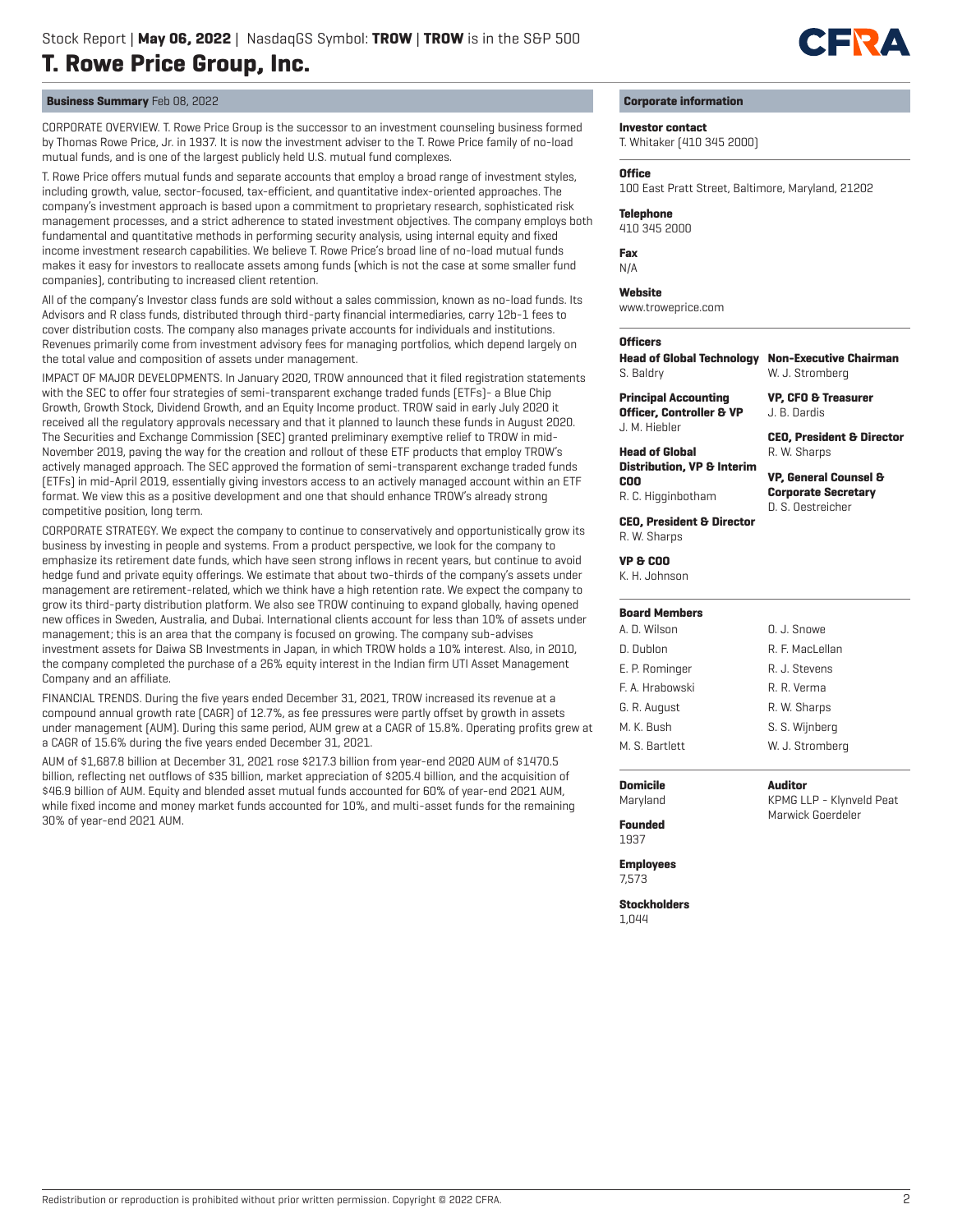

| <b>Quantitative Evaluations</b>         |                     |                                                                                                                                                       |                                                                                                                                                     |                |        |                  |  |  |  |  |
|-----------------------------------------|---------------------|-------------------------------------------------------------------------------------------------------------------------------------------------------|-----------------------------------------------------------------------------------------------------------------------------------------------------|----------------|--------|------------------|--|--|--|--|
| <b>Fair Value Rank</b>                  |                     | ī.                                                                                                                                                    | P                                                                                                                                                   | 3              | $\Box$ | 5                |  |  |  |  |
|                                         |                     | LOWEST<br><b>HIGHEST</b><br>Based on CFRA's proprietary quantitative model,<br>stocks are ranked from most overvalued [1] to most<br>undervalued [5]. |                                                                                                                                                     |                |        |                  |  |  |  |  |
| <b>Fair Value</b><br><b>Calculation</b> | <b>USD</b><br>64.68 |                                                                                                                                                       | Analysis of the stock's current worth, based on CFRA's<br>proprietary quantitative model suggests that TROW is<br>overvalued by USD 62.67 or 49.21% |                |        |                  |  |  |  |  |
| <b>Volatility</b>                       |                     | <b>HIGH</b><br>LOW<br><b>AVERAGE</b>                                                                                                                  |                                                                                                                                                     |                |        |                  |  |  |  |  |
| <b>Technical</b><br><b>Evaluation</b>   | <b>NEUTRAL</b>      | Since April, 2022, the technical indicators for TROW<br>have been NEUTRAL"                                                                            |                                                                                                                                                     |                |        |                  |  |  |  |  |
| <b>Insider Activity</b>                 |                     | UNFAVORABLE                                                                                                                                           |                                                                                                                                                     | <b>NEUTRAL</b> |        | <b>FAVORABLE</b> |  |  |  |  |

## **Expanded Ratio Analysis**

|                                 | 2021   | 2020   | 2019   | 2018   |
|---------------------------------|--------|--------|--------|--------|
| Price/Sales                     | 5.86   | 5.64   | 5.17   | 4.24   |
| Price/Tangible Book Value       | 8.32   | 4.90   | 4.45   | 4.03   |
| Price/Pretax Income             | 11.26  | 10.80  | 9.93   | 9.56   |
| P/E Ratio                       | 14.99  | 15.17  | 14.00  | 12.70  |
| % LT Debt to Capitalization     | 0.35   | N/A    | N/A    | N/A    |
| Avg. Diluted Shares Outstg. [M] | 228.80 | 231.20 | 238.60 | 246.90 |
|                                 |        |        |        |        |

Figures based on fiscal year-end price

| <b>Key Growth Rates and Averages</b> |        |         |         |
|--------------------------------------|--------|---------|---------|
| <b>Past Growth Rate [%]</b>          | 1 Year | 3 Years | 5 Years |
| Net Income                           | 29.93  | 18.83   | 20.47   |
| <b>Ratio Analysis (Annual Avg.)</b>  |        |         |         |
| Return on Equity [%]                 | 31.74  | 30.14   | 28.31   |
| Return on Assets [%]                 | 20.19  | 18.30   | 18.57   |

## **Company Financials** Fiscal year ending Dec 31 **Per Share Data** (USD) **2021 2020 2019 2018 2017 2016 2015 2014 2013 2012** Tangible Book Value 23.63 30.89 27.36 22.93 21.05 17.74 16.35 18.11 15.84 12.37 Free Cash Flow 14.18 7.45 5.60 5.99 0.18 0.09 5.42 4.69 4.36 3.26 Earnings 13.12 9.98 8.70 7.27 5.97 4.75 4.63 4.55 3.90 3.36 Earnings (Normalized) 10.93 8.11 7.18 6.51 5.92 4.90 4.80 4.68 3.99 3.44 Dividends 4.32 3.60 3.04 2.80 2.28 2.16 2.08 1.76 1.52 1.36 Payout Ratio (%) 32.51 35.65 34.43 37.78 37.60 44.51 43.70 37.58 37.86 39.35 Prices: High 224.56 154.33 126.16 127.43 106.10 79.00 87.49 88.64 83.99 66.95 Prices: Low 145.82 82.51 86.61 84.59 65.33 62.97 65.88 71.78 63.56 54.47 P/E Ratio: High 17.10 15.50 14.50 17.50 17.80 16.60 18.90 19.50 21.50 19.90 P/E Ratio: Low 11.10 8.30 10.00 11.60 10.90 13.30 14.20 15.80 16.30 16.20 **Income Statement Analysis [Million USD]** Net Interest Income N/A N/A N/A N/A N/A N/A N/A N/A N/A N/A Revenue 7,672 6,207 5,618 5,373 4,855 4,285 4,201 3,982 3,484 3,022 Interest Expense N/A N/A N/A N/A N/A N/A N/A N/A N/A N/A Loan Loss Provision N/A N/A N/A N/A N/A N/A N/A N/A N/A N/A % Expense/Operating Revenue 51.20 55.80 57.50 56.30 57.60 58.00 54.80 52.50 53.00 54.90 Pretax Income 3,995 3,242 2,927 2,385 2,505 1,960 2,002 2,003 1,700 1,435 Effective Tax Rate (%) 22.40 22.20 23.20 25.80 36.90 36.00 38.90 38.60 38.40 38.40 Net Income 3,083 2,373 2,131 1,838 1,498 1,215 1,223 1,230 1,048 884.00 Net Income (Normalized) 2,501 1,876 1,712 1,608 1,451 1,228 1,252 1,252 1,063 896.90 **Balance Sheet and Other Financial Data** (Million USD) Total Assets 12,509 10,659 9,330 7,689 7,535 6,225 5,107 5,644 5,033 4,203 % Return on Assets 20.19 17.17 17.53 19.26 18.70 19.85 22.08 22.14 22.16 21.39 % Return on Equity 31.70 28.90 29.80 25.90 25.30 24.00 24.10 24.10 24.20 24.30 % Return on Common Equity 35.90 31.20 31.40 30.00 27.00 24.30 23.80 23.80 24.00 24.20 % Return on Capital 23.34 19.29 19.59 21.44 20.57 21.51 23.37 23.14 23.62 23.47

Source: S&P Global Market Intelligence. Data may be preliminary or restated; before results of discontinued operations/special items. Per share data adjusted for stock dividends; EPS diluted. E-Estimated. NA-Not Available. NM-Not Meaningful. NR-Not Ranked. UR-Under Review.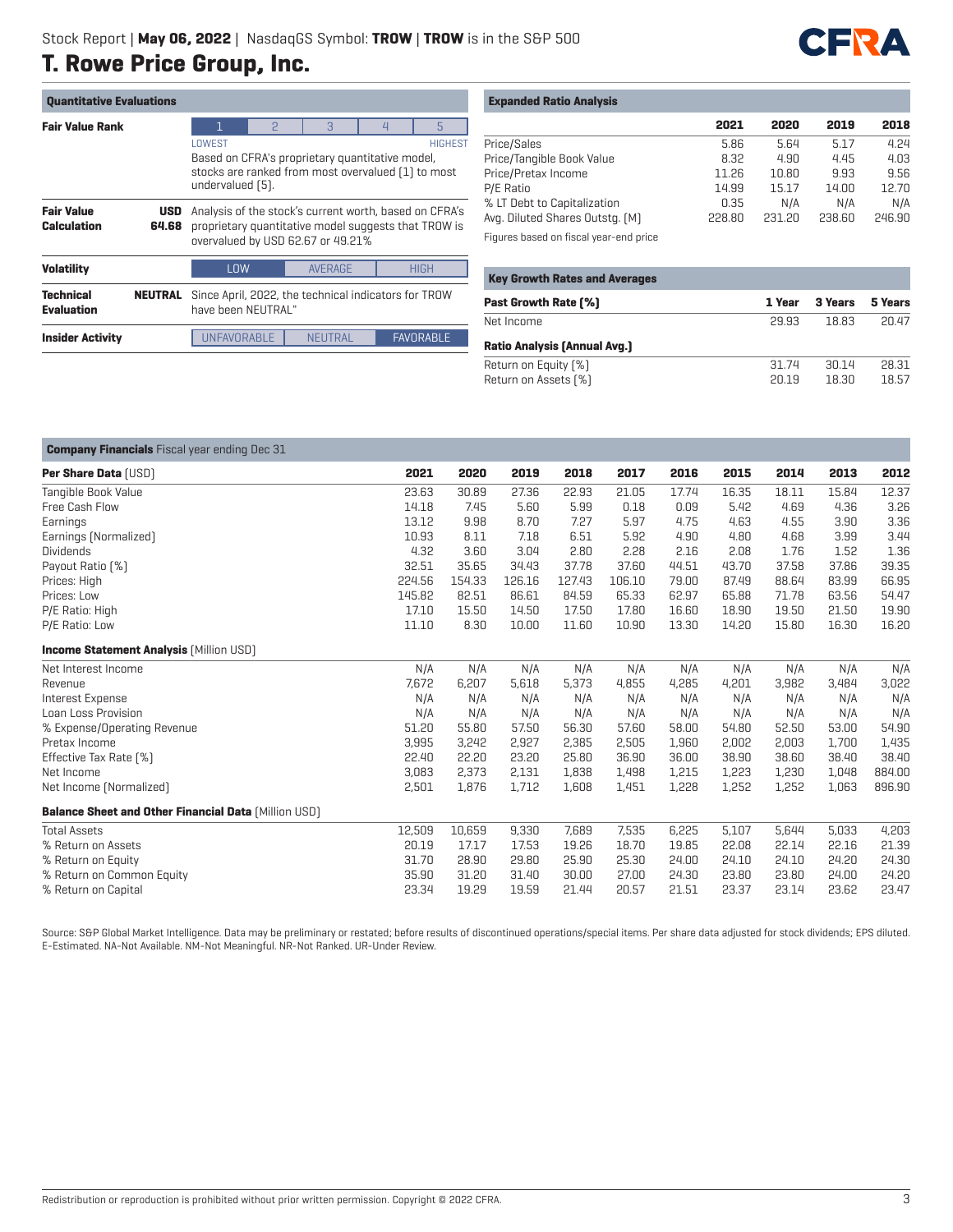

## **Sub-Industry Outlook**

We have a neutral fundamental outlook for the asset management and custody banks subindustry. We think the long-term outlook is relatively healthy due to aging populations and a fairly broad-based global economic recovery expected in the aftermath of the Covid-19 induced recession, despite the potential for some nearterm volatility as the conflict in Ukraine continues. Demographic trends remain favorable, as millennials come of age and baby boomers play "catch-up" with contributions to IRAs, driving a significant increase in retirement investments, in our view. Millennials are also maturing and beginning to save for retirement. We see upside potential for asset managers with solid reputations, better-than-average fund performance, and strong management. Many of the companies in this sub-industry will also benefit from recently enacted legislative initiatives designed to encourage saving for retirement.

These positive longer-term factors are offset by some structural and secular changes within the industry, including a shift in investor preferences to ETFs and away from actively managed assets. Near-term market volatility will also impact many equity funds. Within this relatively broad-based sub-industry classification are companies engaged in asset management, trust and processing, and private equity activities. Each of these different entities' business models are influenced to varying degrees by changes in interest rates and by an array of industry-specific competitive dynamics. Within the asset management industry, there are some negative factors pressuring many firms. An ongoing shift out of active equity investments and into passive and fixed income investments has exerted downward pressure on fee revenues for most firms.

Growth in assets under management is a key driver for many firms in this industry. However, it's important to differentiate between asset growth due to positive fund flow trends and asset growth due to market appreciation. AUM levels for most firms increased year to date in 2021 amid a

recovery of most asset values. However, fund flow trends varied by firm, with actively managed equity funds seeing the most dramatic outflows. Our 2022 projection is for high-single-digit AUM growth, though nearterm market volatility amid shifting sector allocations will likely keep AUM levels under pressure. A negative trend that continues to linger is AUM growth that does not directly translate to a similar rate of revenue growth due to increasing amounts of AUM flowing into lower revenue-producing, passively-managed assets.

At year end 2021, assets in all worldwide openend funds totaled \$71.1 trillion, up 13% from \$63 trillion at year end 2020. Equity assets (which rose 19 % in 2021, to \$33.6 trillion) equaled 47% of total fund assets. Bond funds (which rose 4.6% in 2021, to \$13.7 trillion) accounted for 19% of total fund assets. Money market accounts (which increased by 6.0%, to \$8.8 trillion) represented 12% of total assets, and other funds (including real estate and balanced funds, equaled \$15.6 trillion, or 22% of total fund assets at year end 2021.

A rebound in asset values amid an economic recovery propelled the S&P Asset Management & Custody Banks Index up by 31.9% during 2021, versus a 26.7% rise in the S&P 1500 Index. Year to date through March 18, 2022, the sub-industry index declined by 13.5%, while the S&P 1500 Index declined by 6.2%.

## **/ Catherine Seifert**

## **Industry Performance**

## **GICS Sector: Financials**

 **Sub-Industry: Asset Management and Custody Banks** Based on S&P 1500 Indexes

Five-Year market price performance through Apr 30, 2022



sufficient historical index data.

All Sector & Sub-Industry information is based on the Global Industry Classification Standard (GICS).

Past performance is not an indication of future performance and should not be relied upon as such.

**Source: CFRA, S&P Global Market Intelligence**

## **Sub-Industry: Asset Management and Custody Banks Peer Group\*: Asset Management and Custody Banks**

| Peer Group                              | <b>Stock</b><br>Symbol | <b>Exchange Currency</b> |            | Recent<br><b>Stock</b><br>Price | Stk. Mkt.<br>Cap. [M] | 30-Dav<br>Price<br>Chg. [%] Chg. [%] | 1-Year<br>Price | P/E<br>Ratio | Fair<br>Value<br>Calc. | [%] | Return<br><b>Yield on Equity</b><br>[%] | LTD to<br>Cap [%] |
|-----------------------------------------|------------------------|--------------------------|------------|---------------------------------|-----------------------|--------------------------------------|-----------------|--------------|------------------------|-----|-----------------------------------------|-------------------|
| T. Rowe Price Group, Inc.               | <b>TROW</b>            | <b>NasdagGS</b>          | <b>USD</b> | 127.35                          | 28,946.0              | $-17.8$                              | $-31.3$         | 10.0         | 64.68                  | 3.8 | 29.8                                    | N/A               |
| Ameriprise Financial, Inc.              | AMP                    | <b>NYSE</b>              | <b>USD</b> | 270.70                          | 29,751.0              | $-9.3$                               | 3.6             | 10.0         | 203.79                 | 1.8 | 58.7                                    | N/A               |
| Ares Capital Corporation                | ARCC                   | NasdagGS                 | <b>USD</b> | 20.23                           | 9,888.0               | $-4.7$                               | 6.0             | 7.0          | N/A                    | 8.3 | 16.5                                    | N/A               |
| Ares Management Corporation             | ARES                   | <b>NYSE</b>              | <b>USD</b> | 69.21                           | 12,112.0              | $-15.0$                              | 31.8            | 34.0         | N/A                    | 3.5 | N/A                                     | N/A               |
| Franklin Resources, Inc.                | <b>BEN</b>             | <b>NYSE</b>              | USD        | 25.04                           | 12,518.0              | $-9.4$                               | $-25.6$         | 7.0          | 26.58                  | 4.6 | 16.4                                    | N/A               |
| Invesco Ltd.                            | <b>IVZ</b>             | <b>NYSE</b>              | <b>USD</b> | 18.85                           | 8,577.0               | $-16.6$                              | $-32.0$         | 7.0          | 19.54                  | 4.0 | 11.4                                    | N/A               |
| KKR & Co. Inc.                          | <b>KKR</b>             | <b>NYSE</b>              | USD        | 55.36                           | 32.726.0              | $-3.7$                               | $-4.7$          | 12.0         | 65.08                  | 1.1 | 18.3                                    | N/A               |
| Northern Trust Corporation              | <b>NTRS</b>            | NasdagGS                 | USD        | 106.65                          | 22,224.0              | $-7.7$                               | $-9.2$          | 15.0         | 101.16                 | 2.6 | 13.6                                    | N/A               |
| <b>State Street Corporation</b>         | <b>STT</b>             | <b>NYSE</b>              | USD        | 71.22                           | 26,146.0              | $-16.5$                              | $-17.4$         | 10.0         | 69.50                  | 3.2 | 10.8                                    | N/A               |
| The Bank of New York Mellon Corporation | <b>BK</b>              | <b>NYSE</b>              | USD        | 44.10                           | 35,624.0              | $-9.9$                               | $-14.3$         | 11.0         | 43.62                  | 3.1 | 8.2                                     | N/A               |
| The Carlyle Group Inc.                  | CG                     | NasdagGS                 | USD        | 38.39                           | 13,884.0              | $-18.0$                              | $-13.0$         | 5.0          | 50.36                  | 3.4 | 54.6                                    | N/A               |

\*For Peer Groups with more than 10 companies or stocks, selection of issues is based on market capitalization.

NA-Not Available; NM-Not Meaningful.

Note: Peers are selected based on Global Industry Classification Standards and market capitalization. The peer group list includes companies with similar characteristics, but may not include all the companies within the sa industry and/or that engage in the same line of business.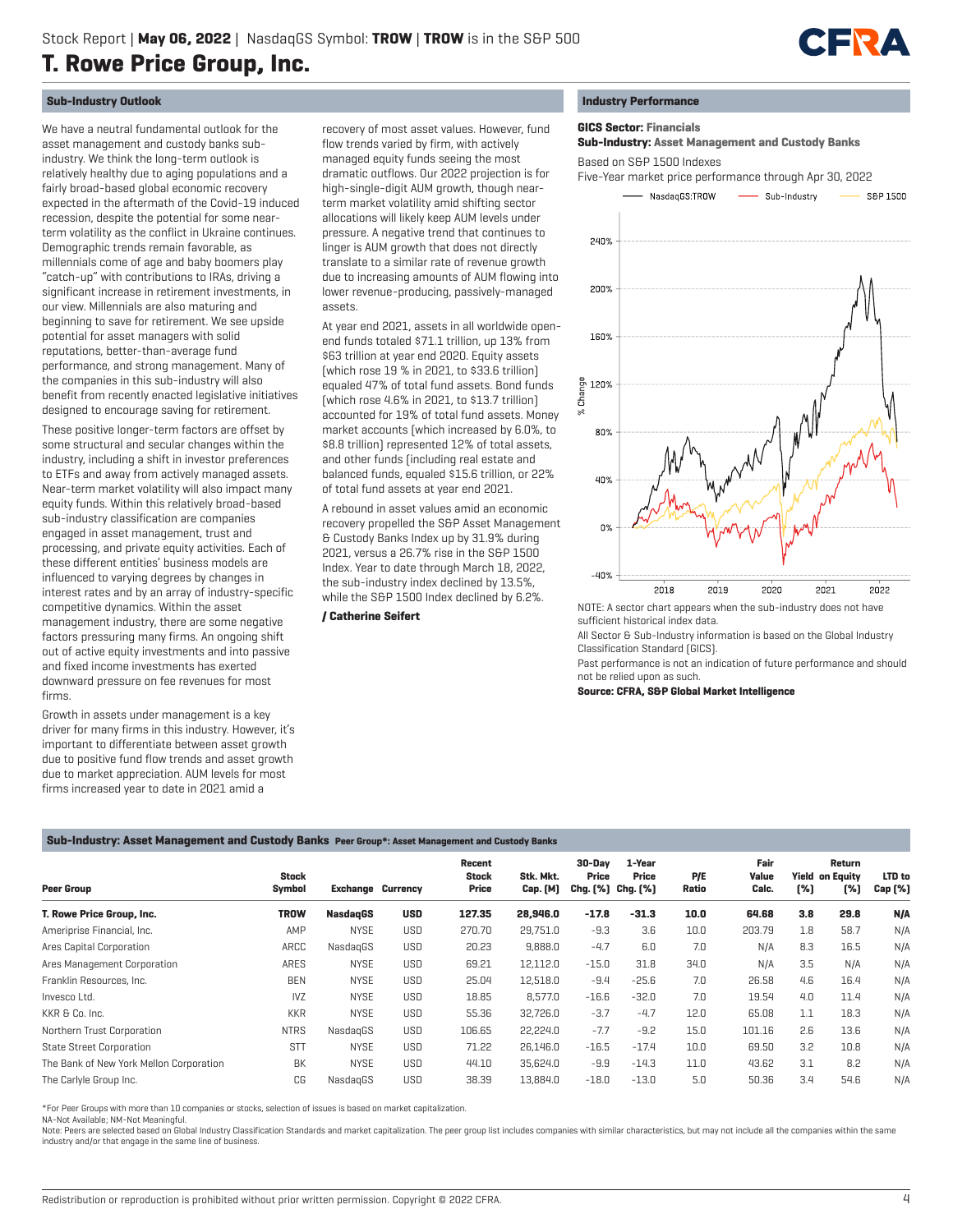

## **April 28, 2022**

02:03 PM ET... CFRA Keeps Hold Opinion on Shares of T. Rowe Price Group (TROW 130.27\*\*\*):

We cut our 12-month target price by \$25 to \$140, or 11.2x our 2023 EPS estimate of \$12.50 (cut by \$1.60 today) versus TROW's three-year average forward multiple of 14.7x and a peer average of 12.2x. We also cut our 2022 EPS estimate by \$1.88 to \$11.17 after Q1 EPS of \$2.62 versus \$3.01 lagged our \$3.15 EPS estimate, the \$2.76 consensus forecast on 2% revenue growth (shy of our 8%-12% forecast) and a compression in operating margins, to 47.1% from 48.9% (still above peers). We lower our 2022 revenue growth forecast to 3%-6%. While we expect money market fee waivers, which totaled \$9.2M in Q1, to end by Q3, our view remains tempered by Q1 net fund outflows of \$5.3B, as \$12.8B of inflows into fixed income and alternatives were offset by equity outflows of \$18.1B. Weighing TROW's above peer margins and shares' current valuation discount versus peer and historical averages, we think the shares (currently yielding 3.7%) are worth holding, but we would not add to positions amid weak fund flow trends. / Catherine Seifert

### **January 28, 2022**

12:03 AM ET... CFRA Keeps Hold Opinion on Shares of T. Rowe Price Group, Inc. (TROW 149.85\*\*\*):

We cut our 12-month target price by \$55 to \$165, or 12.6x our 2022 EPS estimate of \$13.05 (cut today by \$0.20) and 11.7x our 2023 EPS estimate of \$14.10 (lowered by \$0.05), below TROW's 10-year average forward multiple of 16.2x (amid eroding organic growth trends) and closer to the peer average of 12.2x. Q4 EPS of \$3.17 versus \$2.89 compared to our \$3.12 EPS estimate, the \$3.13 consensus forecast on 13% higher revenues, and 14.7% higher expenses. Full year 2021 EPS of \$12.75 versus \$9.58 (compared to our EPS estimate and the consensus forecast of \$12.71) reflected 23.6% higher revenues (above our 16% to 22% growth forecast ) and 34% higher operating profits. But, net asset outflows in 2021 were \$28.5B, of which \$22.7B occurred in Q4. We are cutting our 2022 revenue forecast to a rise of 8%- 12% (from 12%-15% growth) and see a rise of 5%-8% in 2023. We acknowledge TROW's strong balance sheet and top-tier distribution platform, but think the magnitude of Q4 net outflows remove a catalyst from the shares. / Catherine Seifert

## **October 28, 2021**

03:52 PM ET... CFRA Keeps Hold Opinion on Shares of T. Rowe Price Group, Inc. (TROW 213.99\*\*\*):

We raise our 12-month target price by \$13, to \$220, or 15.5x our 2023 operating EPS estimate of \$14.15 (upped by \$0.10) and 16.6x our 2022 EPS estimate of \$13.25 (lifted by \$0.05), versus TROW's three year average forward multiple of 14.8x and a peer average of 15.2x. We lift our 2021 EPS estimate by \$0.17, to \$12.71, after TROW reported Q3 EPS of \$3.27 versus \$2.55, versus our \$3.10 EPS estimate, the \$3.31 consensus forecast, on 23% higher revenues and wider margins that led to a 305 rise in operating profits. We applaud these results, and see 16% to 22% revenue growth in 2021. We also applaud TROW's plan to acquire alternative credit manager Oak Hill Advisors (\$53B AUM) for \$4.2B in a deal that diversifies TROW's AUM mix. But, our view remains tempered by a deterioration in fund flow trends that began in Q2 and accelerated in Q3, with \$6.4B of net outflows. Currently trading at 16.8x our 2021 EPS estimate (and yielding 2.0%), a premium to peer and historical averages, we view the shares as fairly valued. / Catherine Seifert

## **July 30, 2021**

#### 02:23 PM ET... CFRA Lowers Opinion on Shares of T. Rowe Price Group, Inc. to Hold from Buy (TROW 204.47\*\*\*):

We raise our 12-month target price by \$7, to \$207, or 14.7x our newly initiated 2023 operating EPS estimate of \$14.05 and 15.7x our 2022 EPS estimate of \$13.20 (raised by \$0.30), versus the shares' one year average forward multiple of 14.7x. We lift our 2021 operating EPS estimate by \$0.29, to \$12.54, after Q2 EPS of \$3.31 versus \$2.29 topped our \$3.02 EPS estimate, the \$3.20 consensus forecast on 36% revenue growth amid 33% growth in assets under management (AUM), to \$1.6 trillion at June 30th. While a recovery in asset values drove the year to year growth in AUM and revenues, our view is tempered by the \$600M in net outflows during the quarter, including \$8.1B from TROW's core mutual funds. We continue to view TROW as a top tier asset manager with an above-peer technology and distribution platform. But, TROW shares, which have risen nearly 39% YTD and are currently trading at 16.3x our 2021 operating EPS estimate, appear fairly valued and lack a near term catalyst amid an erosion in fund flow trends. / Catherine Seifert

#### **April 29, 2021**

04:37 PM ET... CFRA Keeps Buy Recommendation on Shares of T. Rowe Price Group, Inc. (TROW 181.82\*\*\*\*):

CIERA

We raise our 12-month target by \$10, to \$200, or 16.3x our 2021 operating EPS estimate of \$12.25 (increased by \$0.75) and 15.5x our 2022 operating EPS estimate of \$12.90 (lifted by \$0.40), versus the shares' 10-year average forward multiple of 16.3x and a peer average of 16.4x. Q1 EPS of \$3.01 versus \$1.87 topped our \$2.75 EPS estimate and the \$2.94 consensus forecast on 25% higher revenues amid a 27% rise in core fee revenues, as assets under management (AUM) surged 52%, to \$1.52 trillion. We raise our revenue growth forecast for 2021 to 12% to 16% (from 10% to 14%) on favorable inflow and revenue growth trends (albeit not at Q1's run rate). We also applaud steps TROW has taken to contain operating costs (which rose by 23.6% Y/Y but declined 4.4% sequentially) while it maintains a best-in-class technology platform and expands its product suite and geographic reach. Trading at 14.8x our 2021 EPS estimate, the shares (currently yielding 2.4%) are undervalued versus peer and historical averages, in our view. / Catherine Seifert

#### **January 28, 2021**

01:09 PM ET... CFRA Keeps Buy Opinion on Shares of T. Rowe Price Group, Inc. (TROW 163.84\*\*\*\*):

We raise our 12-month target price by \$40, to \$190, or 16.5x our 2021 EPS estimate of \$11.50 (raised today by \$1.45) and 15.2x our 2022 EPS estimate of \$12.50 (also raised today by \$1.75), in line with TROW's 10-year average forward multiple of 16.5x and above the peer average of 14.4x, reflecting TROW's above-peer rate of growth and wider operating margins. Q4 EPS of \$3.33 versus \$2.24 topped our \$2.40 EPS estimate and the \$2.88 consensus forecast, on 18% higher revenues amid 22% growth in assets under management (to \$1.47 trillion at year end) that included \$2.2 billion of net inflows and wider operating margins of 43.6% versus 39.5%. Full-year EPS of \$9.98 versus \$8.70 topped our \$9.09 EPS estimate, the \$9.50 consensus forecast on 10.5% higher revenues (versus our 5%-9% forecast) and operating margins of 44.2% versus 42.5%. We see 10%-14% revenue growth in 2021 and a rise of 7%-10% in 2022 and operating margins of 44%-plus supporting the shares' above-peer valuation. The shares also currently yield 2.2%. / Catherine Seifert

### **November 02, 2020**

11:42 AM ET... CFRA Keeps Buy Opinion on Shares of T. Rowe Price Group, Inc. (TROW 126.66\*\*\*\*):

We trim our 12-month target price by \$3 to \$150, or 14.9x our 2021 EPS estimate of \$10.05 (raised today by \$0.70) and 14x our newly initiated 2022 EPS estimate of \$10.75 versus TROW's five-year average forward multiple of 15.2x and a peer average of 13.4x. We raise our 2020 EPS estimate by \$0.63 to \$9.09 and our Q4 EPS estimate by \$0.21 to \$2.40. Q3 EPS of \$2.73 versus \$2.23 topped our \$2.31 EPS estimate and the \$2.52 consensus forecast on 11.9% revenue growth (versus our forecast of 3%-6% growth). Nine-month revenues grew by 7.8%. We now see 5% to 8% revenue growth in 2020 and gains of 6% to 9% in 2021. We consider TROW a best in class asset manager, but our view is tempered by Q3 net outflows of \$5.3B (on \$1.3 trillion of invested assets) amid secular pressures in active equity management that we see TROW countering with strong fund performance and actively managed ETFs. Currently trading at 12.9x our 2021 EPS estimate and yielding 2.8%, we view the shares as undervalued versus peer and historical levels. / Catherine Seifert

Note: Research notes reflect CFRA's published opinions and analysis on the stock at the time the note was published. The note reflects the views of the equity analyst as of the date and time indicated in the note, and may not reflect CFRA's current view on the company.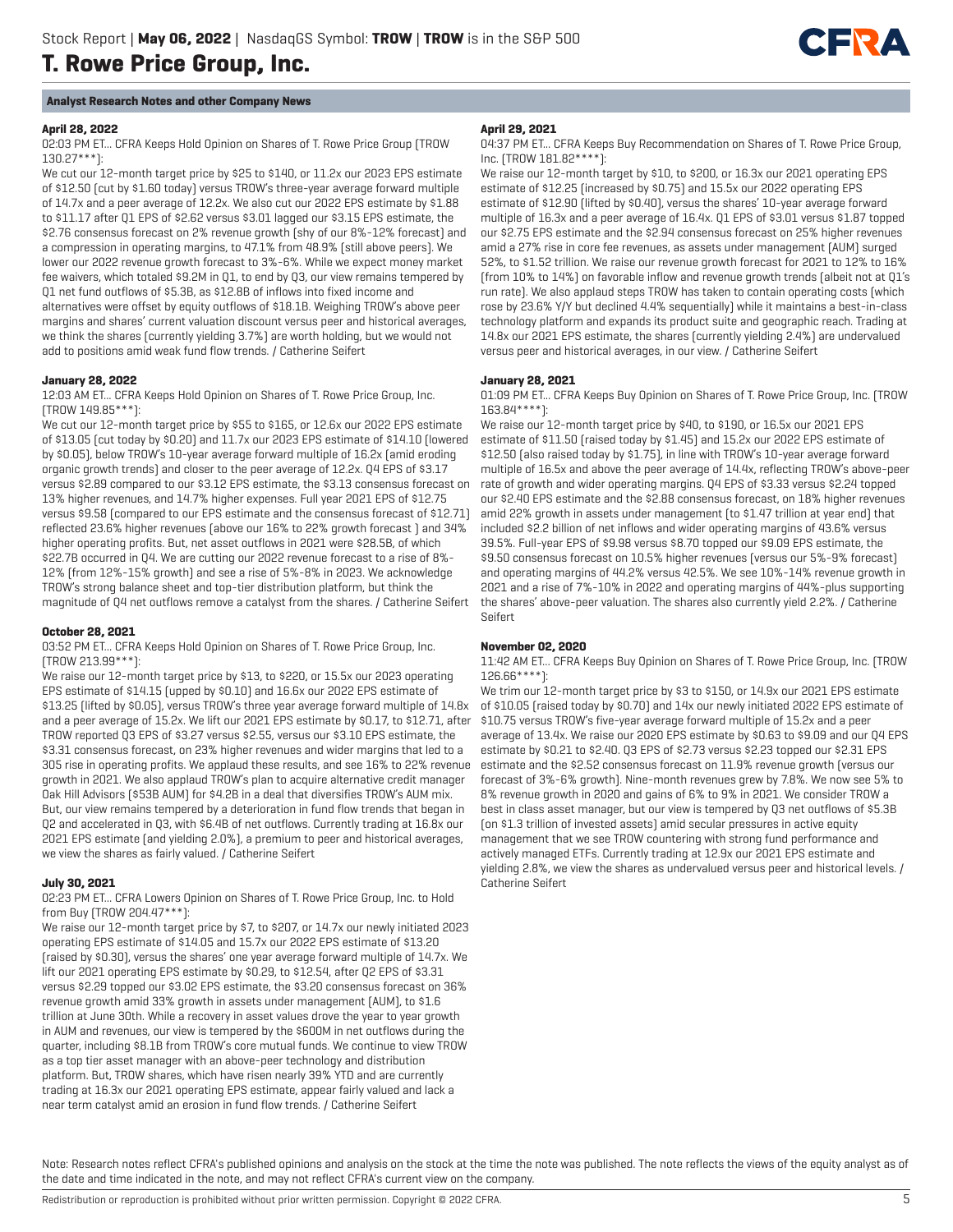## **Analysts Recommendations**



## **Wall Street Consensus Opinion**

## **Hold**

### **Wall Street Consensus vs. Performance**

For fiscal year 2022, analysts estimate that TROW will earn USD 10.53. For fiscal year 2023, analysts estimate that TROW's earnings per share will grow by 8.12% to USD 11.38.

**CIEN** 

|            | <b>Recommendations</b> | % of Total | 1 Mo.Prior | <b>3 Mos.Prior</b> |
|------------|------------------------|------------|------------|--------------------|
| Buy        |                        |            |            |                    |
| Buy/Hold   |                        |            |            | 2                  |
| Hold       |                        | 54         |            | 6                  |
| Weak hold  |                        | 23         | 3          | 3                  |
| Sell       |                        |            |            |                    |
| No Opinion |                        |            |            |                    |
| Total      | 13                     | 100        | 14         | 14                 |

**No. of**



Forecasts are not reliable indicator of future performance.

Note: A company's earnings outlook plays a major part in any investment decision. S&P Global Market Intelligence organizes the earnings estimates of over 2,300 Wall Street analysts, and provides their consensus of earnings over the next two years, as well as how those earnings estimates have changed over time. Note that the information provided in relation to consensus estimates is not intended to predict actual results and should not be taken as a reliable indicator of future performance.

**Note: For all tables, graphs and charts in this report that do not cite any reference or source, the source is S&P Global Market Intelligence.**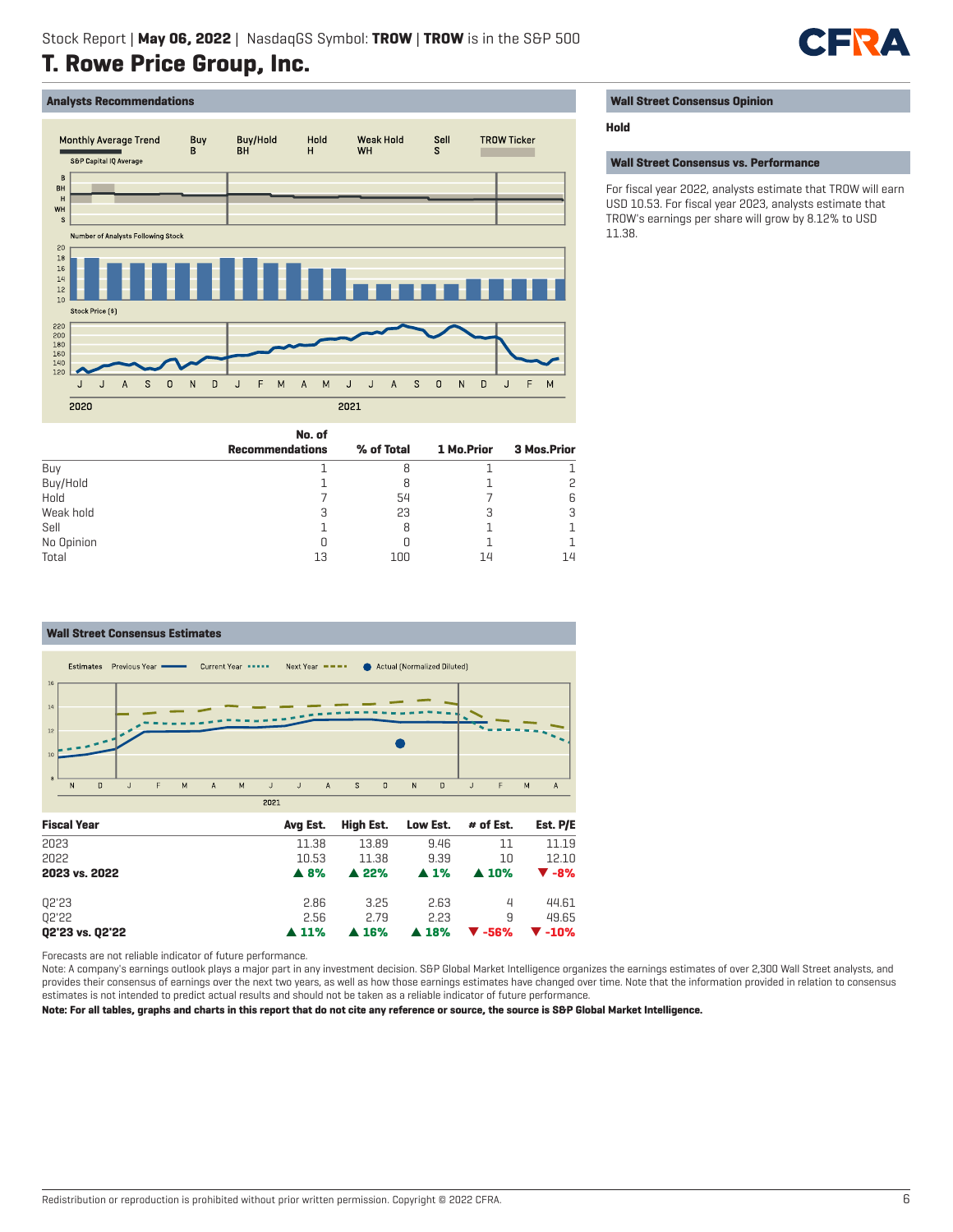

## **Glossary**

## **STARS**

Since January 1, 1987, CFRA Equity and Fund Research Services, and its predecessor S&P Capital IQ Equity Research has ranked a universe of U.S. common stocks, ADRs (American Depositary Receipts), and ADSs (American Depositary Shares) based on a given equity's potential for future performance. Similarly, we have ranked Asian and European equities since June 30, 2002. Under proprietary STARS (Stock Appreciation Ranking System), equity analysts rank equities according to their individual forecast of an equity's future total return potential versus the expected total return of a relevant benchmark (e.g., a regional index (MSCI AC Asia Pacific Index, MSCI AC Europe Index or S&P 500® Index)), based on a 12-month time horizon. STARS was designed to help investors looking to put their investment decisions in perspective. Data used to assist in determining the STARS ranking may be the result of the analyst's own models as well as internal proprietary models resulting from dynamic data inputs.

## **S&P Global Market Intelligence's Quality Ranking**

(also known as **S&P Capital IQ Earnings & Dividend Rankings**) - Growth and S&P Capital IQ Earnings & Dividend Rankings stability of earnings and dividends are deemed key elements in establishing S&P Global Market Intelligence's earnings and dividend rankings for common stocks, which are designed to capsulize the nature of this record in a single symbol. It should be noted, however, that the process also takes into consideration certain adjustments and modifications deemed desirable in establishing such rankings. The final score for each stock is measured against a scoring matrix determined by analysis of the scores of a large and representative sample of stocks. The range of scores in the array of this sample has been aligned with the following ladder of rankings:

- A+ Highest B Below Average
- A High B- Lower
- A Above C Lowest
- 
- B+ Average D In Reorganization
- NC Not Ranked

## **EPS Estimates**

CFRA's earnings per share (EPS) estimates reflect analyst projections of future EPS from continuing operations, and generally exclude various items that are viewed as special, non-recurring, or extraordinary. Also, EPS estimates reflect either forecasts of equity analysts; or, the consensus (average) EPS estimate, which are independently compiled by S&P Global Market Intelligence, a data provider to CFRA. Among the items typically excluded from EPS estimates are asset sale gains; impairment, restructuring or merger-related charges; legal and insurance settlements; in process research and development expenses; gains or losses on the extinguishment of debt; the cumulative effect of accounting changes; and earnings related to operations that have been classified by the company as discontinued. The inclusion of some items, such as stock option expense and recurring types of other charges, may vary, and depend on such factors as industry practice, analyst judgment, and the extent to which some types of data is disclosed by companies.

## **12-Month Target Price**

The equity analyst's projection of the market price a given security will command 12 months hence, based on a combination of intrinsic, relative, and private market valuation metrics, including Fair Value.

### **Abbreviations Used in Equity Research Reports**

CAGR - Compound Annual Growth Rate CAPEX - Capital Expenditures CY - Calendar Year DCF - Discounted Cash Flow DDM - Dividend Discount Model EBIT - Earnings Before Interest and Taxes EBITDA - Earnings Before Interest, Taxes, Depreciation & Amortization EPS - Earnings Per Share EV - Enterprise Value FCF - Free Cash Flow FFO - Funds From Operations FY - Fiscal Year P/E - Price/Earnings P/NAV - Price to Net Asset Value PEG Ratio - P/E-to-Growth Ratio PV - Present Value R&D - Research & Development ROCE - Return on Capital Employed ROE Return on Equity ROI - Return on Investment ROIC - Return on Invested Capital ROA - Return on Assets SG&A - Selling, General & Administrative Expenses SOTP - Sum-of-The-Parts WACC - Weighted Average Cost of Capital

## **Dividends on American Depository Receipts (ADRs) and American Depository Shares (ADSs) are net of taxes (paid in the country of origin).**

## **Qualitative Risk Assessment**

Reflects an equity analyst's view of a given company's operational risk, or the risk of a firm's ability to continue as an ongoing concern. The Qualitative Risk Assessment is a relative ranking to the U.S. STARS universe, and should be reflective of risk factors related to a company's operations, as opposed to risk and volatility measures associated with share prices. For an ETF this reflects on a capitalization-weighted basis, the average qualitative risk assessment assigned to holdings of the fund.

### **STARS Ranking system and definition:**

### **\*\*\*\*\* 5-STARS (Strong Buy):**

Total return is expected to outperform the total return of a relevant benchmark, by a notable margin over the coming 12 months, with shares rising in price on an absolute basis.

## $\star \star \star \star \star 4$ -STARS [Buy]:

Total return is expected to outperform the total return of a relevant benchmark over the coming 12 months.

## $\star \star \star \star \star 3$ -STARS (Hold):

Total return is expected to closely approximate the total return of a relevant benchmark over the coming 12 months.

#### $\star\star\star\star\star$  2-STARS [Sell]:

Total return is expected to underperform the total return of a relevant benchmark over the coming 12 months.

#### $\star \star \star \star \star \mathbf{1}$ -STAR (Strong Sell):

Total return is expected to underperform the total return of a relevant benchmark by a notable margin over the coming 12 months, with shares falling in price on an absolute basis.

## **Relevant benchmarks:**

In North America, the relevant benchmark is the S&P 500 Index, in Europe and in Asia, the relevant benchmarks are the MSCI AC Europe Index and the MSCI AC Asia Pacific Index, respectively.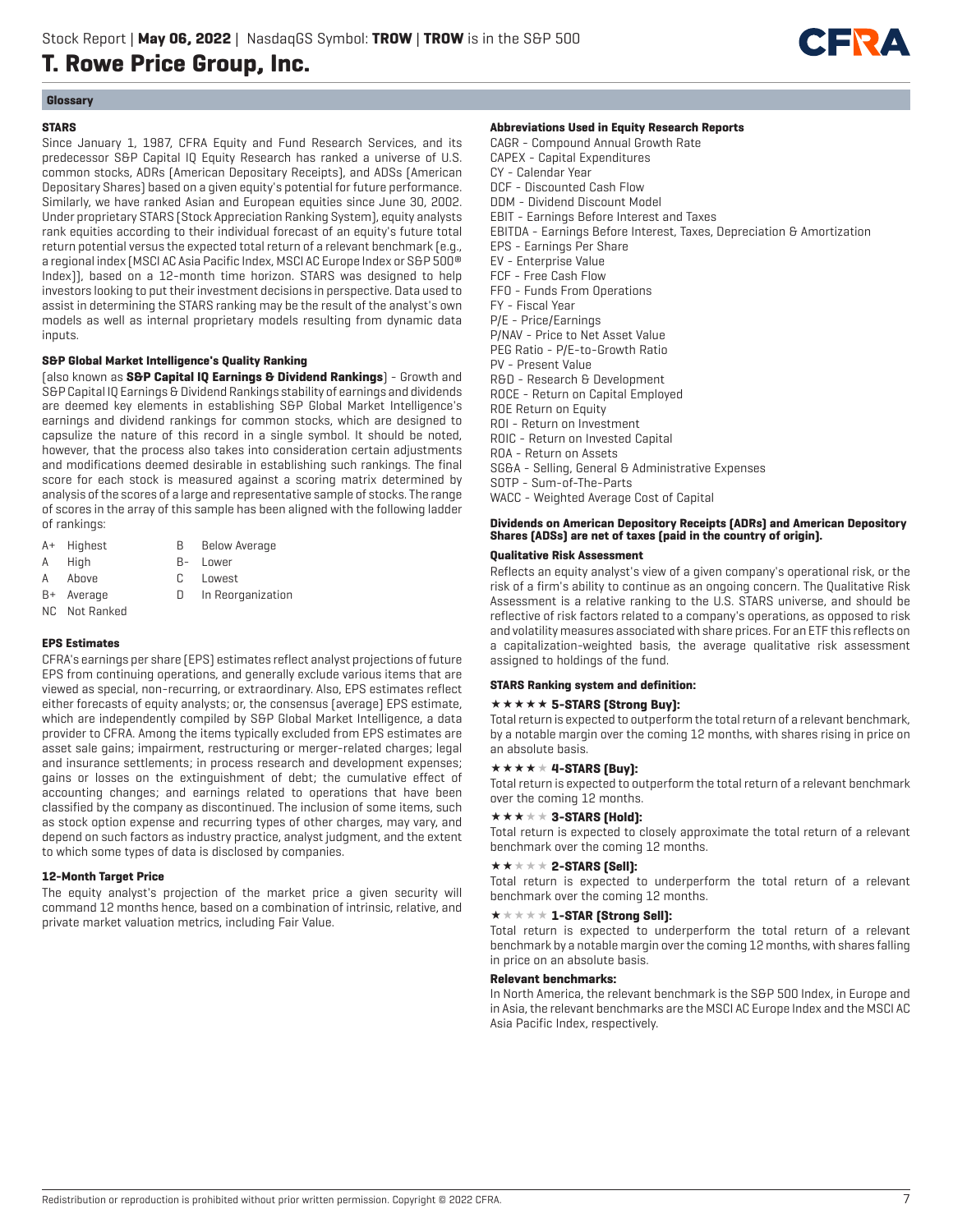

#### **Disclosures**

Stocks are ranked in accordance with the following ranking methodologies:

#### **STARS Stock Reports:**

Qualitative STARS rankings are determined and assigned by equity analysts. For reports containing STARS rankings refer to the Glossary section of the report for detailed methodology and the definition of STARS rankings.

### **Quantitative Stock Reports:**

Quantitative rankings are determined by ranking a universe of common stocks based on 5 measures or model categories: Valuation, Quality, Growth, Street Sentiment, and Price Momentum. In the U.S., a sixth sub-category for Financial Health will also be displayed. Percentile scores are used to compare each company to all other companies in the same universe for each model category. The five (six) model category scores are then weighted and rolled up into a single percentile ranking for that company. For reports containing quantitative rankings refer to the Glossary section seof the report for detailed methodology and the definition of Quantitative rankings.

## **STARS Stock Reports and Quantitative Stock Reports:**

The methodologies used in STARS Stock Reports and Quantitative Stock Reports (collectively, the "Research Reports") reflect different criteria, assumptions and analytical methods and may have differing rankings. The methodologies and data used to generate the different types of Research Reports are believed by the author and distributor reasonable and appropriate. Generally, CFRA does not generate reports with different ranking methodologies for the same issuer. However, in the event that different methodologies or data are used on the analysis of an issuer, the methodologies may lead to different views on the issuer, which may at times result in contradicting assessments of an issuer. CFRA reserves the right to alter, replace or vary models, methodologies or assumptions from time to time and without notice to clients.

#### **STARS Stock Reports:**

Global STARS Distribution as of February 08, 2022

| Ranking | <b>North America</b> | <b>Europe</b> | Asia   | Global |
|---------|----------------------|---------------|--------|--------|
| Buv     | 43.8%                | 46.2%         | 40.0%  | 43.4%  |
| Hold    | 50.0%                | 47.4%         | 55.7%  | 50.7%  |
| Sell    | 6.2%                 | 6.4%          | 4.3%   | 5.9%   |
| Total   | 100.0%               | 100.0%        | 100.0% | 100.0% |

#### **Analyst Certification:**

**STARS Stock Reports are prepared by the equity research analysts of CFRA and its affiliates and subsidiaries. Quantitative Stock Reports are prepared by CFRA. All of the views expressed in STARS Stock Reports accurately reflect the research analyst's personal views regarding any and all of the subject securities or issuers; all of the views expressed in the Quantitative Stock Reports accurately reflect the output of CFRA's algorithms and programs. Analysts generally update STARS Stock Reports at least four times each year. Quantitative Stock Reports are generally updated weekly. No part of analysts' or CFRA's compensation was, is, or will be directly or indirectly related to the specific rankings or views expressed in any Stock Report.**

### **About CFRA Equity Research:**

This Research Report is published and originally distributed by Accounting Research & Analytics, LLC d/b/a CFRA ("CFRA US"), with the following exceptions: In the UK/EU/EEA, it is published and originally distributed by CFRA UK Limited ("CFRA UK"), which is regulated by the Financial Conduct Authority (No. 775151), and in Malaysia by CFRA MY Sdn Bhd (Company No. 683377-A) ("CFRA Malaysia"), which is regulated by Securities Commission Malaysia, (No. CMSL/A0181/2007) under license from CFRA US. These parties and their subsidiaries maintain no responsibility for reports redistributed by third parties such as brokers or financial advisors.

#### **General Disclosure**

#### **Notice to all jurisdictions:**

Where Research Reports are made available in a language other than English and in the case of inconsistencies between the English and translated versions of a Research Report, the English version will control and supersede any ambiguities between such versions. Neither CFRA nor its affiliates guarantee the accuracy of any translation.

The content of this report and the opinions expressed herein are those of CFRA based upon publicly-available information that CFRA believes to be reliable and the opinions are subject to change without notice. This analysis has not been submitted to, nor received approval from, the United States Securities and Exchange Commission or any other regulatory body. CFRA AND ALL RELATED ENTITIES SPECIFICALLY DISCLAIM ALL WARRANTIES, EXPRESS OR IMPLIED, to the full extent permitted by law, regarding the accuracy, completeness, or usefulness of this information and assumes no liability with respect to the consequences of relying on this information for investment or other purposes.

No content in this Research Report may be modified, reverse engineered, reproduced or distributed in any form by any means, or stored in a database or retrieval system, without the prior written permission of CFRA, or used for any unlawful or unauthorized purposes. Neither CFRA nor its third-party providers, as well as its/their directors, officers, shareholders, employees or agents, guarantee the accuracy, completeness, timeliness or availability of the content herein

#### **Past performance is not necessarily indicative of future results.**

This document may contain forward-looking statements or forecasts; such forecasts are

not a reliable indicator of future performance.

This report is not intended to, and does not, constitute an offer or solicitation to buy and sell securities or engage in any investment activity. This report is for informational purposes only. Statements in this report are not made with respect to any particular investor or type of investor. Securities, financial instruments or strategies mentioned herein may not be suitable for all investors and this material is not intended for any specific investor and does not take into account an investor's particular investment objectives, financial situations or needs. Before acting on anything in this report, you should consider whether it is suitable for your particular circumstances and, if necessary, seek professional advice. CFRA may license certain intellectual property or provide services to, or otherwise have a business relationship with, certain issuers of securities that are the subject of CFRA research reports, including exchange-traded investments whose investment objective is to substantially replicate the returns of a proprietary index of CFRA. In cases where CFRA is paid fees that are tied to the amount of assets invested in a fund or the volume of trading activity in a fund, investment in the fund may result in CFRA receiving compensation in addition to the subscription fees or other compensation for services rendered by CFRA, however, no part of CFRA's compensation for services is tied to any particular viewpoint or rating. Additional information on a subject company may be available upon request.

CFRA's financial data provider is S&P Global Market Intelligence. THIS DOCUMENT CONTAINS COPYRIGHTED AND TRADE SECRET MATERIAL DISTRIBUTED UNDER LICENSE FROM S&P GLOBAL MARKET INTELLIGENCE. FOR RECIPIENT'S INTERNAL USE ONLY.

The Global Industry Classification Standard (GICS®) was developed by and/or is the exclusive property of MSCI, Inc. and S&P Global Market Intelligence. GICS is a service mark of MSCI and S&P Global Market Intelligence and has been licensed for use by CFRA.

#### **Other Disclaimers and Notices**

Certain information in this report is provided by S&P Global, Inc. and/or its affiliates and subsidiaries (collectively "S&P Global"). Such information is subject to the following disclaimers and notices: "Copyright © 2018, S&P Global Market Intelligence (and its affiliates as applicable). All rights reserved. Nothing contained herein is investment advice and a reference to a particular investment or security, a credit rating or any observation concerning a security or investment provided by S&P Global is not a recommendation to buy, sell or hold such investment or security or make any other investment decisions. This may contain information obtained from third parties, including ratings from credit ratings agencies. Reproduction and distribution of S&P Global's information and third party content in any form is prohibited except with the prior written permission of S&P Global or the related third party, as applicable. Neither S&P Global nor its third party providers guarantee the accuracy, completeness, timeliness or availability of any information, including ratings, and are not responsible for any errors or omissions (negligent or otherwise), regardless of the cause, or for the results obtained from the use of such information or content. S&P GLOBAL AND ITS THIRD PARTY CONTENT PROVIDERS GIVE NO EXPRESS OR IMPLIED WARRANTIES, INCLUDING, BUT NOT LIMITED TO, ANY WARRANTIES OF MERCHANTABILITY OR FITNESS FOR A PARTICULAR PURPOSE OR USE AND ALL S&P INFORMATION IS PROVIDED ON AN AS-IS BASIS. S&P GLOBAL AND ITS THIRD PARTY CONTENT PROVIDERS SHALL NOT BE LIABLE FOR ANY DIRECT, INDIRECT, INCIDENTAL, EXEMPLARY, COMPENSATORY, PUNITIVE, SPECIAL OR CONSEQUENTIAL DAMAGES, COSTS, EXPENSES, LEGAL FEES, OR LOSSES (INCLUDING LOST INCOME OR PROFITS AND OPPORTUNITY COSTS OR LOSSES CAUSED BY NEGLIGENCE) IN CONNECTION WITH ANY USE OF THEIR INFORMATION OR CONTENT, INCLUDING RATINGS. Credit ratings are statements of opinions and are not statements of fact or recommendations to purchase, hold or sell securities. They do not address the suitability of securities or the suitability of securities for investment purposes, and should not be relied on as investment advice."